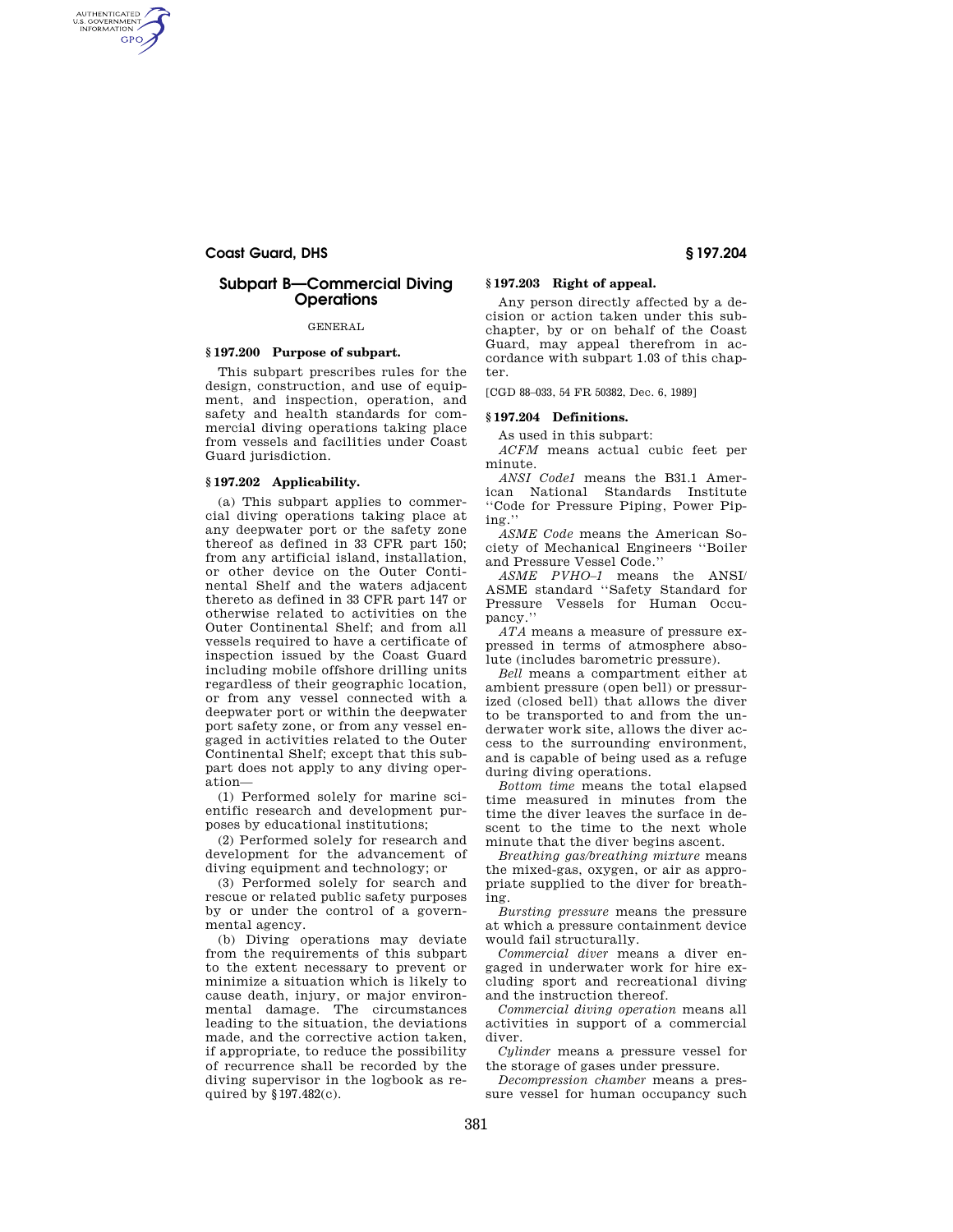as a surface decompression chamber, closed bell, or deep diving system especially equipped to recompress, decompress, and treat divers.

*Decompression sickness* means a condition caused by the formation of gas or gas bubbles in the blood or body tissue as a result of pressure reduction.

*Decompression table* means a profile or set of profiles of ascent rates and breathing mixtures designed to reduce the pressure on a diver safely to atmospheric pressure after the diver has been exposed to a specific depth and bottom time.

*Depth* means the maximum pressure expressed in feet of seawater attained by a diver and is used to express the depth of a dive.

*Dive location* means that portion of a vessel or facility from which a diving operation is conducted.

*Dive team* means the divers and diver support personnel involved in a diving operation, including the diving supervisor.

*Diver* means a person working beneath the surface, exposed to hyperbaric conditions, and using underwater breathing apparatus.

*Diver-carried reserve breathing gas*  means a supply of air or mixed-gas, as appropriate, carried by the diver in addition to the primary or secondary breathing gas supplied to the diver.

*Diving installation* means all of the equipment used in support of a commercial diving operation.

*Diving mode* means a type of diving requiring SCUBA, surface-supplied air, or surface-supplied mixed-gas equipment, with related procedures and techniques.

*Diving stage* means a suspended platform constructed to carry one or more divers and used for putting divers into the water and bringing them to the surface when in-water decompression or a heavy-weight diving outfit is used.

*Diving supervisor* means the person having complete responsibility for the safety of a commercial diving operation including the responsibility for the safety and health of all diving personnel in accordance with this subpart.

*Facility* means a deepwater port, or an artificial island, installation, or other device on the Outer Continental

**§ 197.204 46 CFR Ch. I (10–1–10 Edition)** 

Shelf subject to Coast Guard jurisdiction.

*Fsw* means feet of seawater (or equivalent static pressure head).

*Gas embolism* means a condition caused by expanding gases, which have been taken into and retained in the lungs while breathing under pressure, being forced into the bloodstream or other tissues during ascent or decompression.

*Heavy-weight diving outfit* means diver-worn surface-supplied deep-sea dress.

*Hyperbaric conditions* means pressure conditions in excess of surface atmospheric pressure.

*Injurious corrosion* means an advanced state of corrosion which may impair the structural integrity or safe operation of the equipment.

*Liveboating* means the support of a surfaced-supplied diver from a vessel underway.

*Maximum working pressure* means the maximum pressure to which a pressure containment device can be exposed under operating conditions (usually the pressure setting of the pressure relief device).

*No-decompression limits* means the air depth and bottom time limits of appendix A.

*Pressure vessel* means a container capable of withstanding an internal maximum working pressure over 15 psig.

*Psi(g)* means pounds per square inch (gage).

*PVHO* means pressure vessel for human occupancy but does not include pressure vessels for human occupancy that may be subjected to external pressures in excess of 15 psig but can only be subjected to maximum internal pressures of 15 psig or less (*i.e.*, submersibles, or one atmosphere observation bells).

*Saturation diving* means saturating a diver's tissues with the inert gas in the breathing mixture to allow an extension of bottom time without additional decompression.

*SCUBA diving* means a diving mode in which the diver is supplied with a compressed breathing mixture from diver carried equipment.

*Standby diver* means a diver at the dive location available to assist a diver in the water.